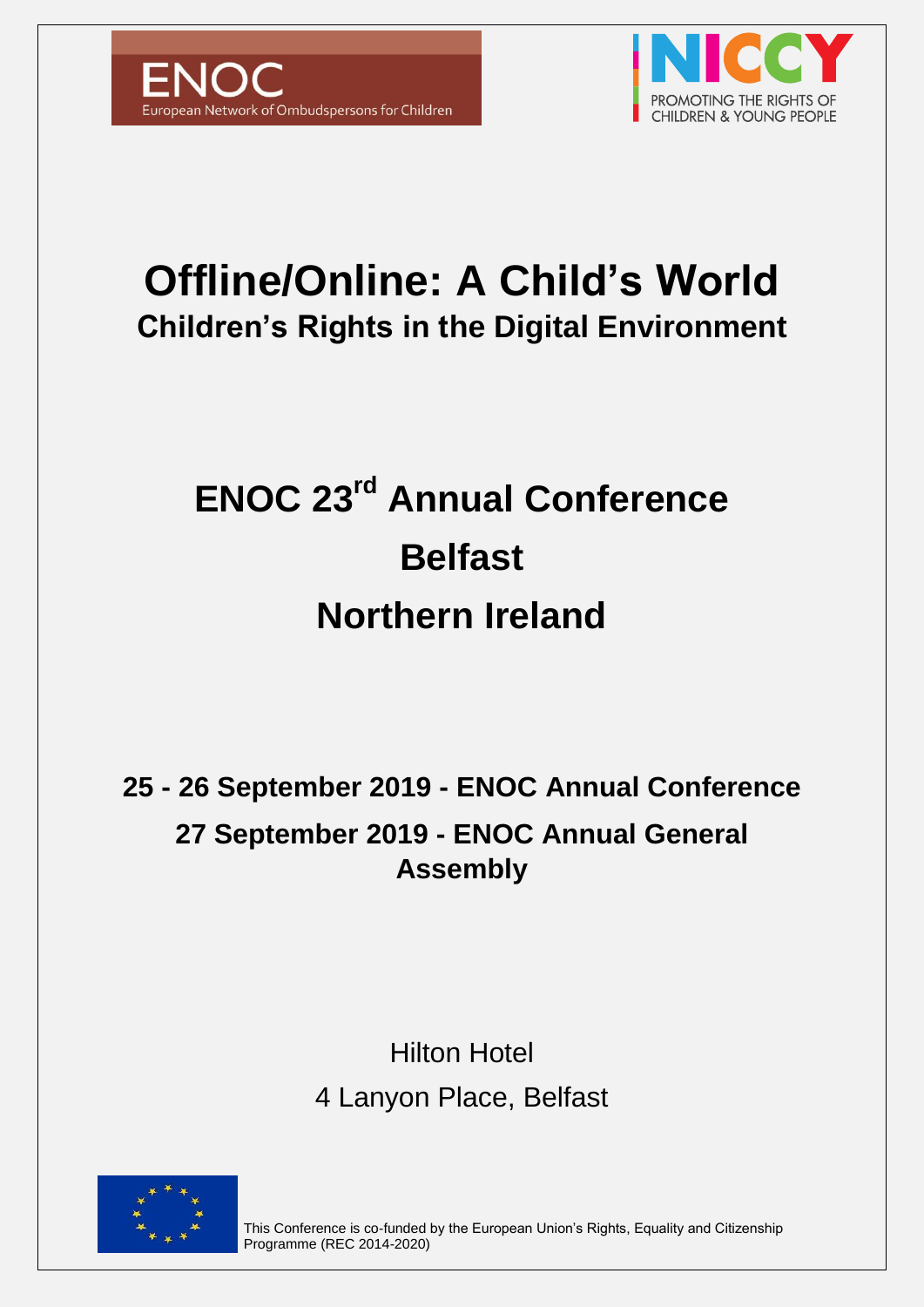



### **Offline/Online: A Child's World**

### **Children's Rights in the Digital Environment**

It is estimated that a third of internet users across the world are children and young people under the age of 18. As with the physical world the online world offers many opportunities and challenges for children. Technology has fundamentally changed the lives of children and young people across the world. The digital environment has allowed children to communicate, to play, learn and to explore but it has posed risks and potential harms that we must address.

Human and children's rights apply in all environments and have to take account of the fact that children often move between the offline and online world seamlessly. In recognition of this, the Council of Europe has published guidelines to respect, protect, and fulfil the rights of children in the digital environment (CM/Rec (2018)7) and the UN Committee on the Rights of the Child is currently developing a General Comment on this issue.

In the  $30<sup>th</sup>$  Anniversary year of the UN Convention on the Rights of the Child, the Annual Conference of the European Network of Ombudspersons for Children will explore the realities of children's lives in the digital world and address how the full realisation of children's rights can be progressed in the digital environment. As independent children's rights institutions, children's ombudspersons and commissioners have a unique role to play in the protection and promotion of children's rights in every aspect of their lives. The conference will provide the opportunities for young people, children's rights advocates, government, NGOs, regulators and decision makers from across Europe to come together to explore the issues.

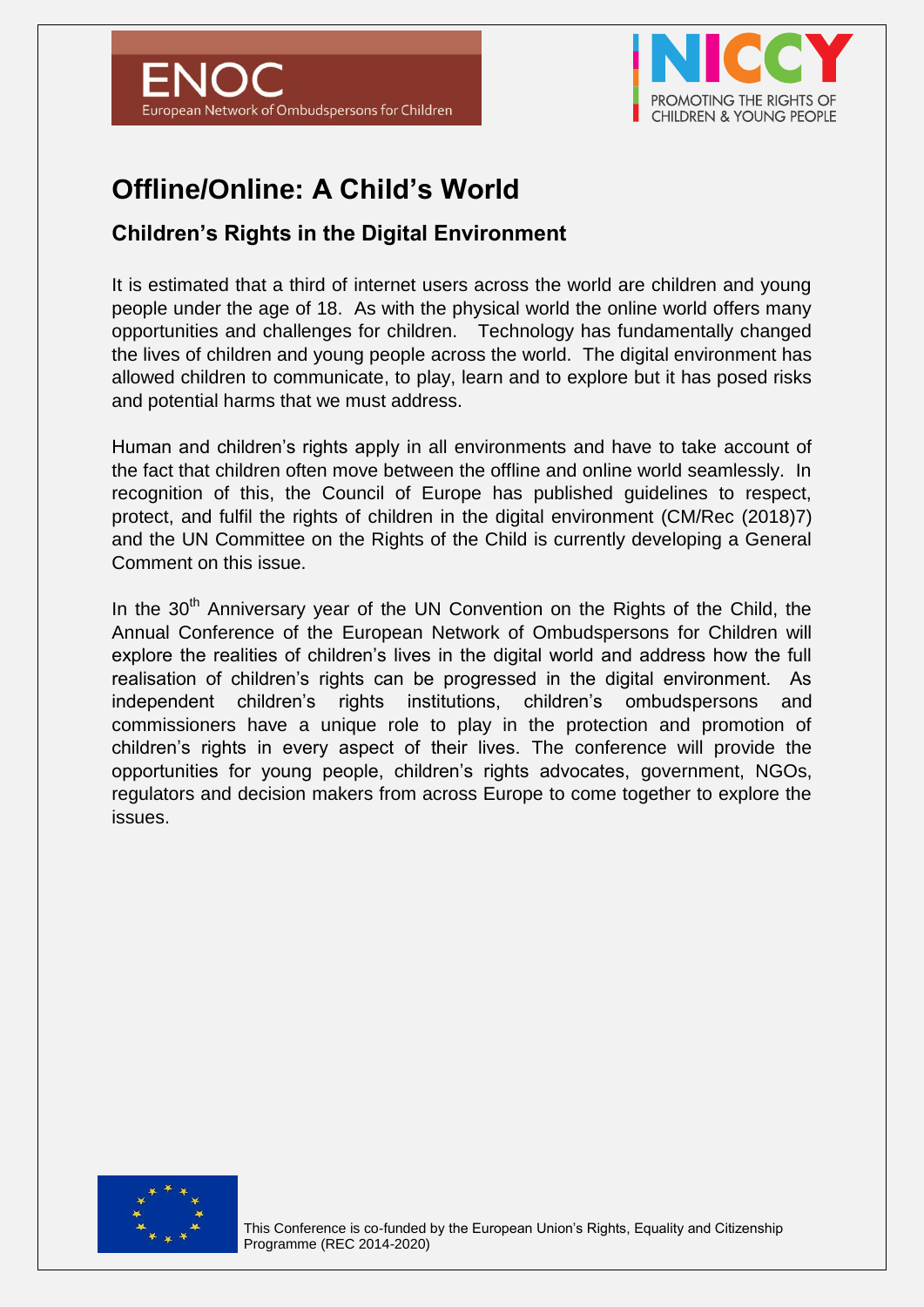



### Day  $1 - 25$ <sup>th</sup> September 2019

#### 9.00-9.30 **Registration and Refreshments**

#### **Conference Opening Addresses**

**Moderator:** Koulla Yiasouma, ENOC Chair–elect, Northern Ireland Commissioner for Children and Young People

#### **9.30-9.45** – **Welcome Address**

Geneviève Avenard ENOC Chair, Children's Defender France

#### **9:45**-**10.40** – **Welcome to Northern Ireland**

- Koulla Yiasouma and Madeleine McKnight, NICCY Youth Panel Member
- David Sterling, Head of the Northern Ireland Civil Service

#### **10:40**-**11.00** - **UNCRC at 30 – Being a Human Rights Defender**

Tara-Grace Connolly, Coordinator at Our Future Our Choice Northern Ireland

| 11.00-11.30 | <b>Break and Refreshments</b> |  |
|-------------|-------------------------------|--|

#### **Participation – Children and Young People's Voices**

**Moderator:** Niall Muldoon, Ombudsman for Children, Ireland

#### **11.30-12.00** – **ENYA Introducing the Theme**

#### **12.00-13.00** – **Panel Session**

- **Wyred**  An H2020 EU wide Project empowering Children and Young People to engage as leaders, researchers and influencers of the online space - Mairead McMullen and Mary O'Reilly, Early Years and Paul Butler, Partners for Youth Empowerment (PYE)
- **Children with Additional Needs** Queen's University Belfast
- **Discussion**

13.00-14.00 **Lunch**

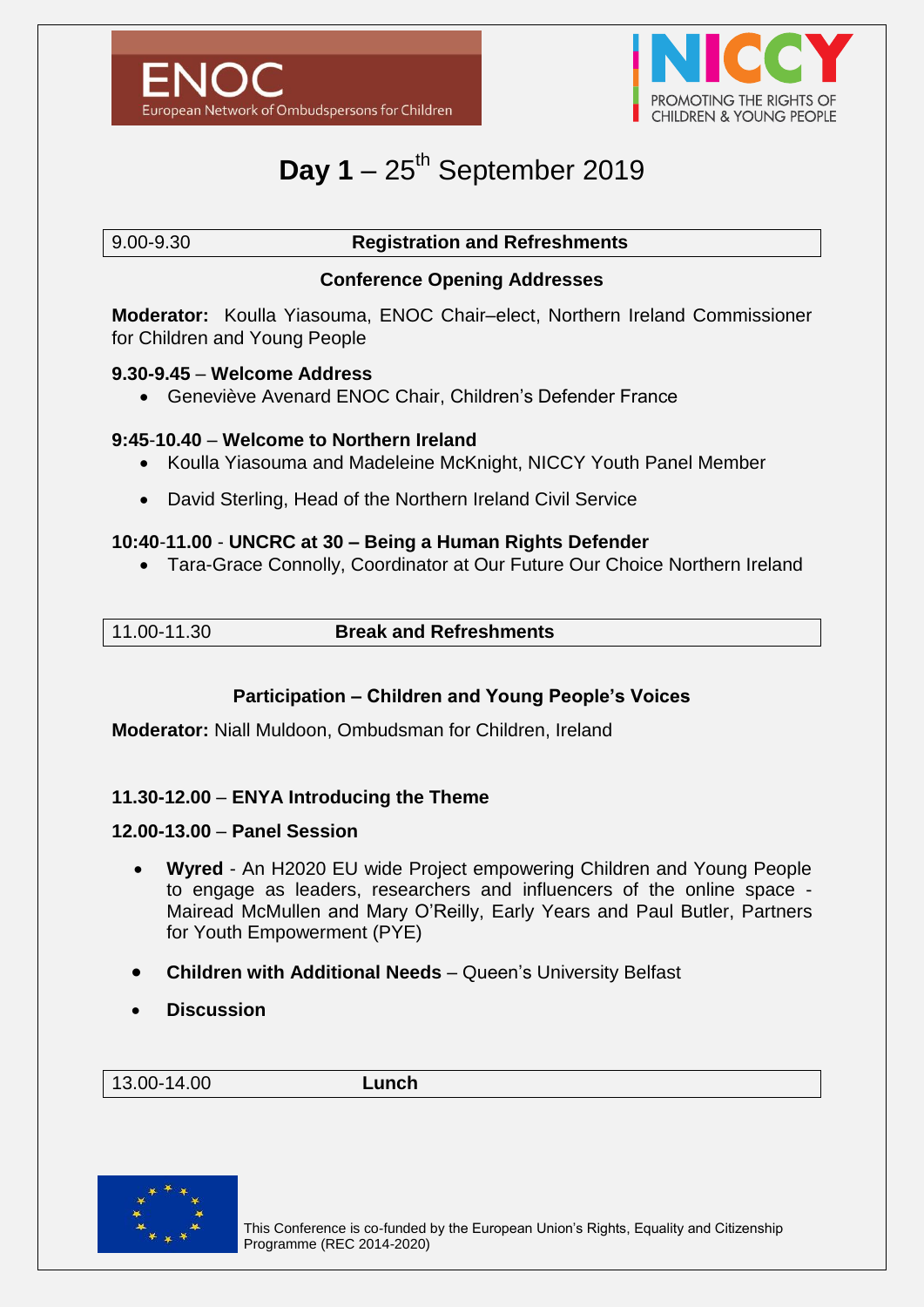



14.00-17:00 **Afternoon Session**

#### **Participation – Ensuring Children Can Enjoy Their Rights in the Digital Environment**

**Moderator:** Sally Holland – Children's Commissioner for Wales

**14.00-14.20** – **Council of Europe Guidelines** on Children's Rights in the Digital **Environment** 

• Regina Jensdottir, Head of Council of Europe Children's Rights Division

| 14.30-16:00 |  |
|-------------|--|
|             |  |

#### 14.30-16:00 **Workshop Sessions**

**Workshops** (in parallel):

**Parents Chair:** Maria Rossidou, Office of the Commissioner for Children's Rights, **Cyprus** 

- **Digital Parenting** Rhea Verheul, Ombudsperson for Children's Office, The **Netherlands**
- **Age of Consent** Karen McAuley, Ombudsman for Children's Office, Ireland
- **Parental Use of Digital Technology** Donna Kernaghan, Barnardo's Northern Ireland

**Education Chair:** Mairead McCafferty, Chief Executive, NICCY

- **Digital Competency** Rhian Evans, Office of the Children's Commissioner for Wales
- **Digital Skills** Daniel Toda Castán, Office of the Ombudsman for the Basque Country/Spain
- **Supporting Children**  Andres Aru, Office of the Chancellor of Justice, **Estonia**

**Regulation Chair:** Stéphanie Carrère – Office of the Children's Defender, France

- **Challenges of Enforcement** Kjersti Botnan Larsen, The Norwegian Ombudsman for Children's Office
- **Statutory Code of Business** Søren Gade Hansen, Office of the National Council for Children, Denmark
- **Cybercrime Strategy** Nataša Jović, Office of the Protector of Citizens, Serbia

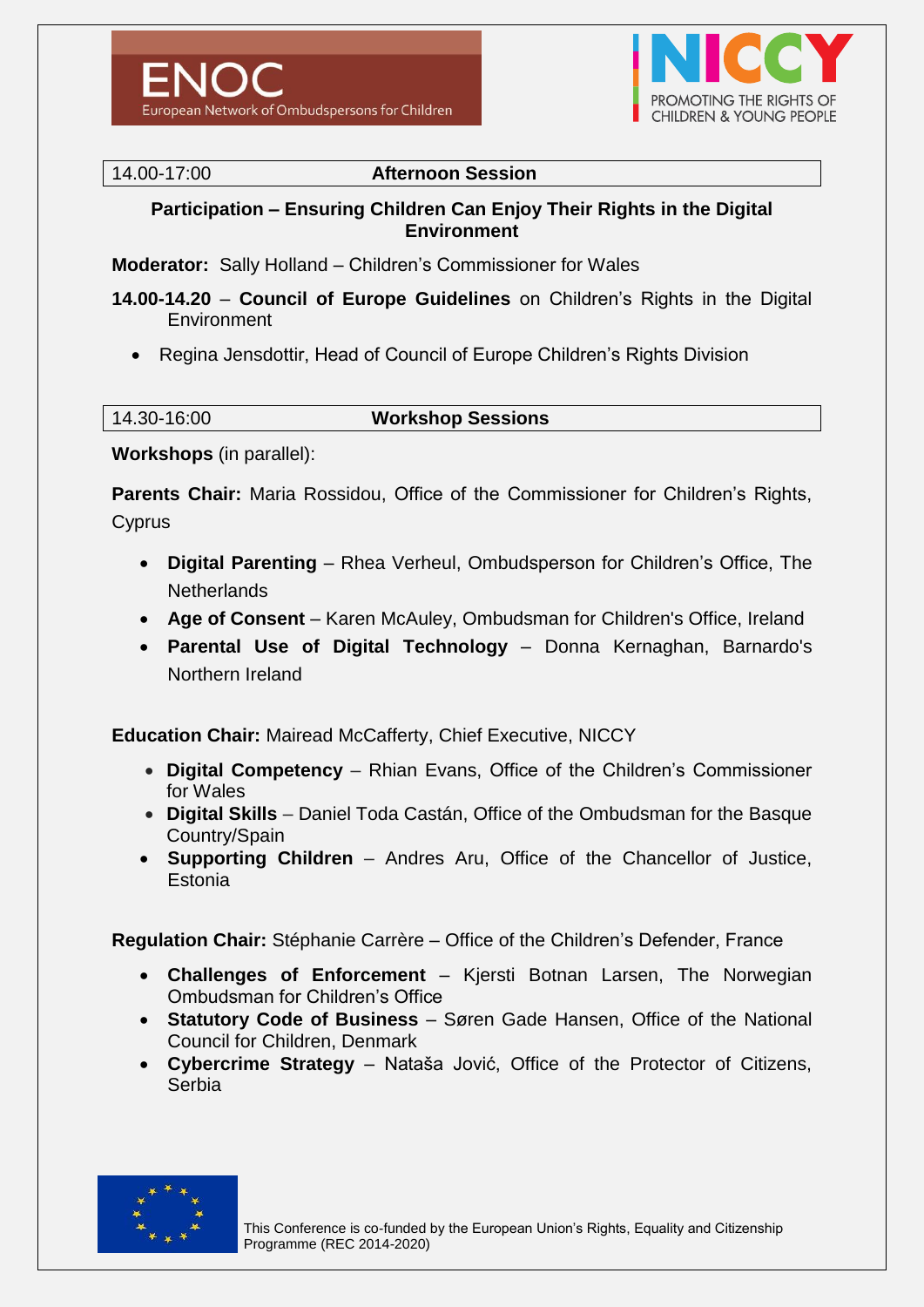



**Protection Chair:** Eduard Israyelyan, Human Rights Defender's Office, Armenia

- **'Bee Secure'** René Schlechter, Chair of the Ombuds-Committee for the Rights of the Child, Luxembourg
- **Northern Ireland Online Safety Strategy** Eilís McDaniel, Director of Family & Children's Policy, Department for Health, Northern Ireland

16.00-17:00 **Plenary Session**

**16:00-17.00** – **Plenary Session**: Feedback and Discussion

**17:00** – **Day 1 Close**

*Social Evening Programme & Gala Dinner* 

*18:30 – Midnight* 

### *Titanic Belfast*

Buses Pick Ups at **18.15pm** from Hilton Hotel to Titanic Belfast and leaving Titanic Belfast from **23.30pm** to Hilton Hotel.

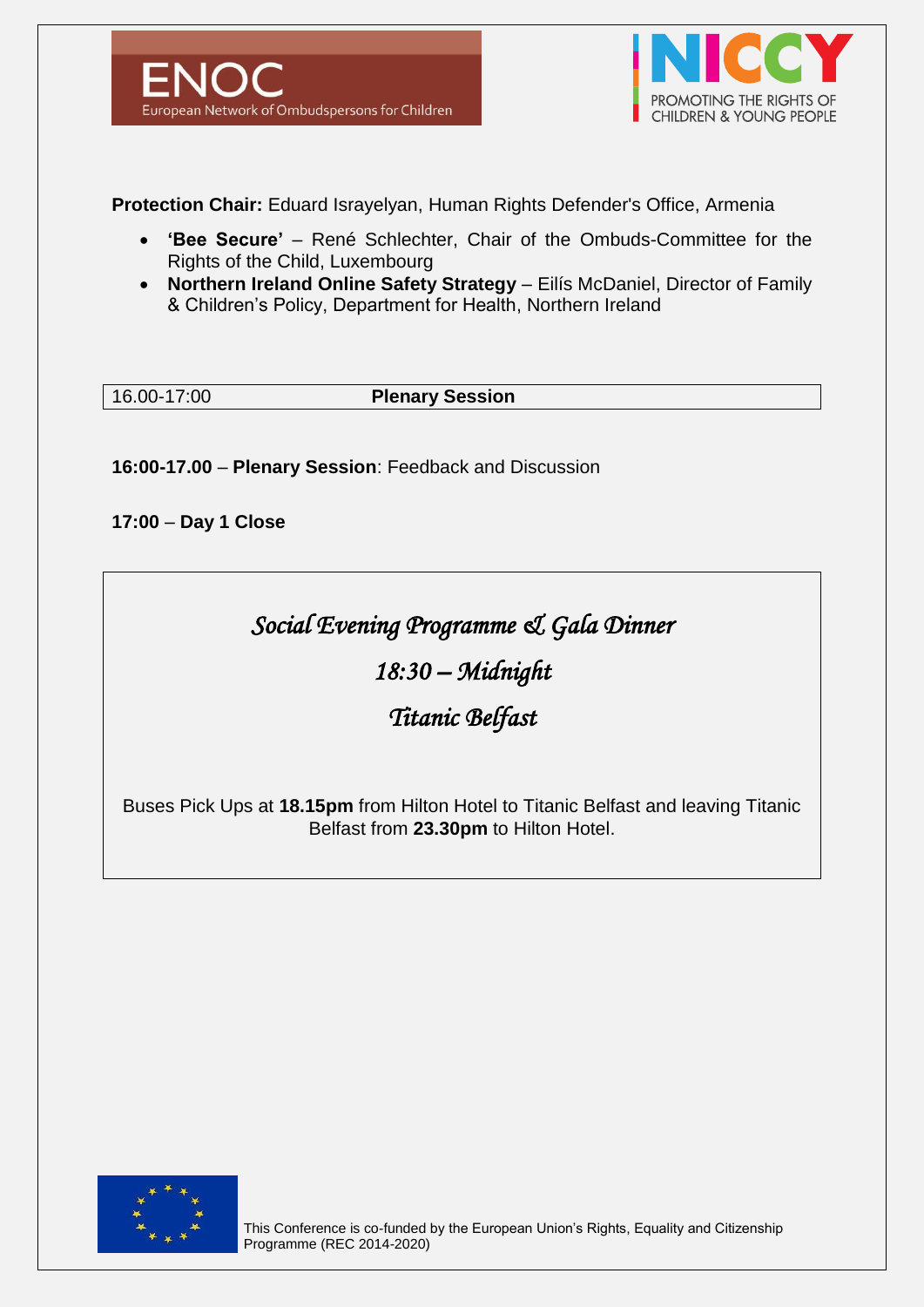



### **Day 2** - 26<sup>th</sup> September 2019

9.00-9.30 **Refreshments**

#### **Protection: How do we Protect Children and where does the Responsibility Lie?**

**Moderator**: Margrite Kalverboer, Ombudsman for Children, The Netherlands

**9:30-10.00 – Keynote**: 'Pity, Protection, Participation and Proxies: A Child Rights Approach'

 Professor Laura Lundy, Co-Director Centre for Children's Rights, Queen's University Belfast

#### **10:00-11.00** – **Panel Session:**

- **'The Online World - the New Child Protection Frontier'** Dr Geoffrey Shannon, Chairman of the Adoption Authority of Ireland
- **'Safeguarding the Health & Development of Children'** Dr Sarah Starkey, Neuroscientist, Independent Neuroscience and Environmental Health Research
- **'Roles and Responsibilities'** John Carr, Author and Consultant on Internet Safety and Security

#### **Q & A**

11.00-11.30 **Break and Refreshments**

#### **Protection and Participation – Child Rights Compliant Laws and Practices**

**Moderator:** Salvör Nordal, Ombudsman for Children, Iceland

#### **11:30- 12.00 – Keynote: Age Appropriate Code**

• Anne Longfield OBE, Children's Commissioner for England

#### **Q & A**

#### **12:00-13:15** – **ENYA Session**

13.15-14.00 **Lunch**

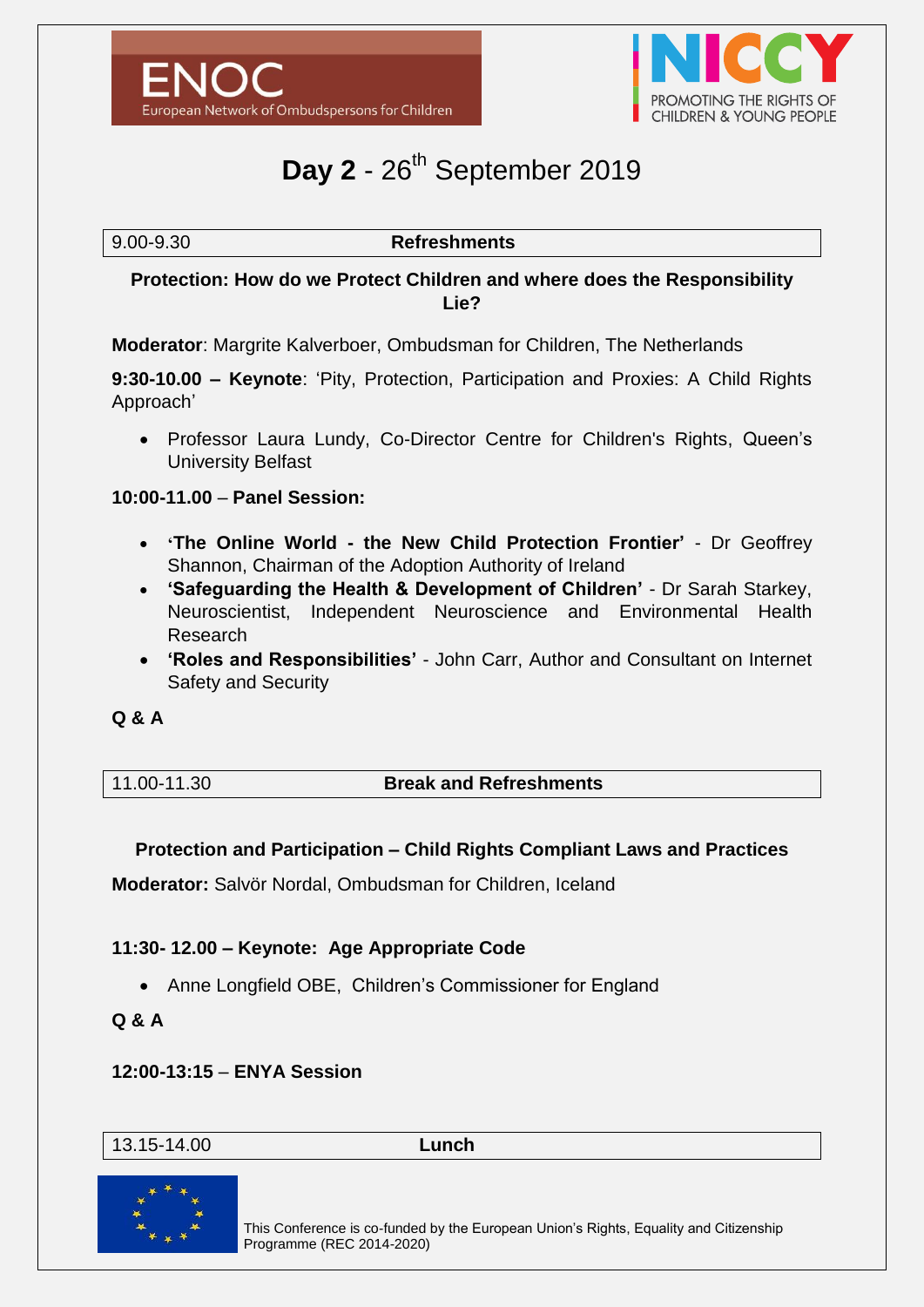



#### 14.00-16:00 **Afternoon Session**

#### **Provision – Holding to account – European mechanisms**

**Moderator**: Geneviève Avenard – ENOC Chair, Children's Defender, France

#### **14:00 – Keynote**

Emilio Puccio, Coordinator of the EP Intergroup on Children's Rights

#### **14:20 – Oversight and Regulatory Mechanisms**

- "Children's rights in the work of the Council of Europe Commissioner for Human Rights" - Françoise Kempf - Advisor, Office of the Council of Europe Commissioner for Human Rights
- Protecting children's rights in the online world: an overview of European Commission's initiatives - Valeria Setti, European Commission Coordinator for the rights of the child

#### **Q & A**

#### **15:00-15.45 – A year in the life of Ombuds and Commissioners for Children**

• ENOC Members' Updates

#### **15:45 – Formal Close of Conference** – ENYA

15.45-16:00 **Break and Refreshments**

#### **16:00 – 17:00 Members only**

#### **Initial Discussion on ENOC Position Statements:**

- 'Children's Rights in the Digital Environment'
- 'Ending Detention of Children for Immigration Purposes'
- Update by the Working Group on ENOC Statutes